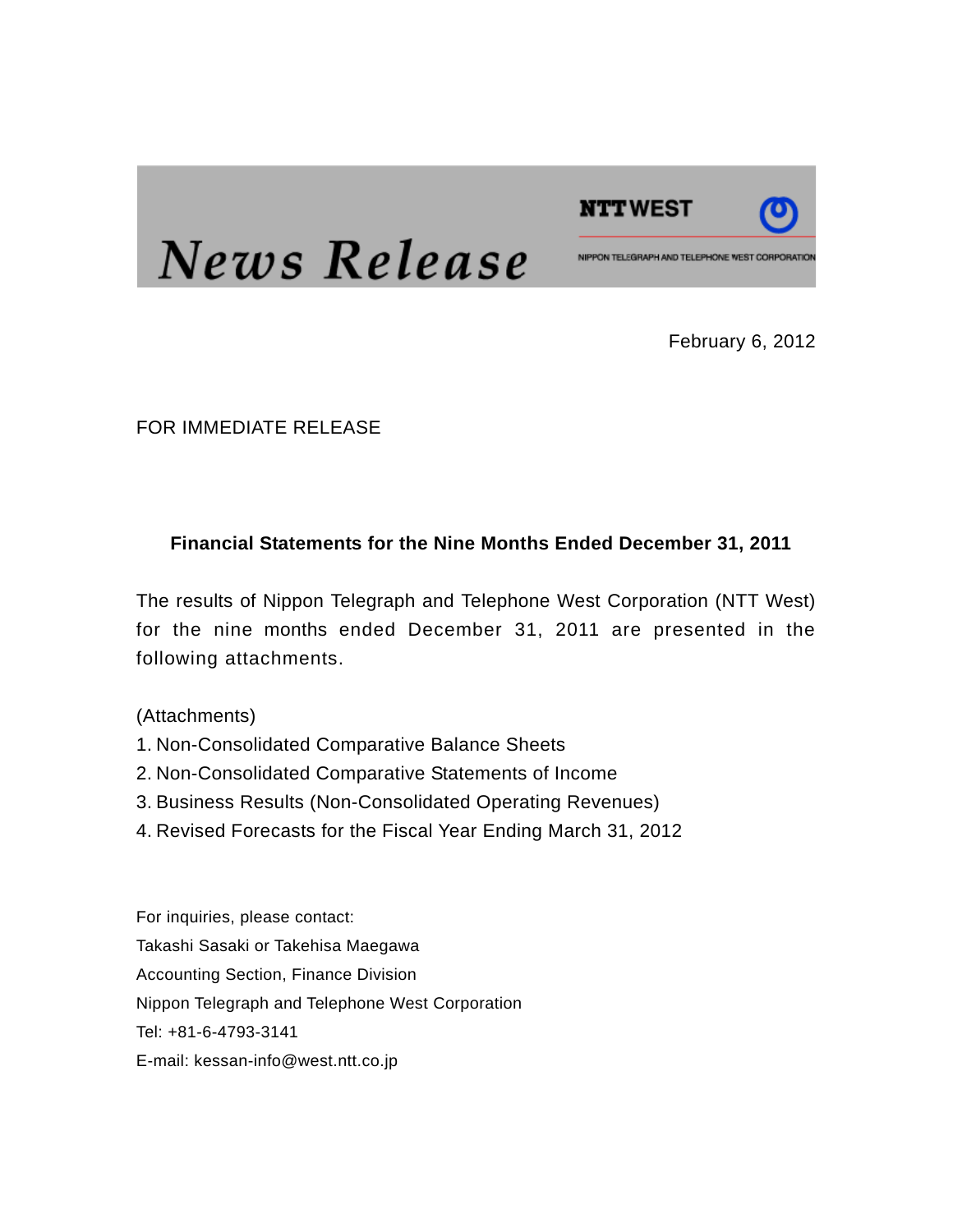## 1. Non-Consolidated Comparative Balance Sheets

### (Based on accounting principles generally accepted in Japan)

|                                                    |                |                   | (Millions of yen)      |
|----------------------------------------------------|----------------|-------------------|------------------------|
|                                                    | March 31, 2011 | December 31, 2011 | Increase<br>(Decrease) |
| <b>ASSETS</b>                                      |                |                   |                        |
| Fixed assets:                                      |                |                   |                        |
| Fixed assets - telecommunications businesses       |                |                   |                        |
| Property, plant and equipment                      |                |                   |                        |
| Machinery and equipment                            | 512,794        | 491,597           | (21, 196)              |
| Antenna facilities                                 | 7,607          | 7,215             | (392)                  |
| Terminal equipment                                 | 21,343         | 21,053            | (289)                  |
| Local line facilities                              | 862,726        | 869,901           | 7,174                  |
| Long-distance line facilities                      | 2,984          | 2,886             | (98)                   |
| <b>Engineering facilities</b>                      | 580,930        | 571,351           | (9,578)                |
| Submarine line facilities                          | 1,977          | 1,749             | (228)                  |
| <b>Buildings</b>                                   | 417,342        | 399,533           | (17, 808)              |
| Construction in progress                           | 25,001         | 30,970            | 5,969                  |
| Other                                              | 229,855        | 224,720           | (5, 134)               |
| Total property, plant and equipment                | 2,662,564      | 2,620,980         | (41, 583)              |
| Intangible fixed assets                            | 83,872         | 74,160            | (9,712)                |
| Total fixed assets - telecommunications businesses | 2,746,436      | 2,695,141         | (51, 295)              |
| Investments and other assets                       |                |                   |                        |
| Other investments and assets                       | 184,655        | 174,475           | (10, 180)              |
| Allowance for doubtful accounts                    | (393)          | (374)             | 18                     |
| Total investments and other assets                 | 184,261        | 174,100           | (10, 161)              |
| <b>Total fixed assets</b>                          | 2,930,698      | 2,869,241         | (61, 456)              |
| Current assets:                                    |                |                   |                        |
| Cash and bank deposits                             | 130,313        | 76,363            | (53, 949)              |
| Notes receivable                                   | 198            | 9                 | (189)                  |
| Accounts receivable, trade                         | 272,994        | 276,577           | 3,582                  |
| Supplies                                           | 29,935         | 34,293            | 4,357                  |
| Other current assets                               | 45,810         | 63,248            | 17,437                 |
| Allowance for doubtful accounts                    | (2,220)        | (2, 264)          | (43)                   |
| Total current assets                               | 477,032        | 448,227           | (28, 804)              |
| <b>TOTAL ASSETS</b>                                | 3,407,731      | 3,317,469         | (90, 261)              |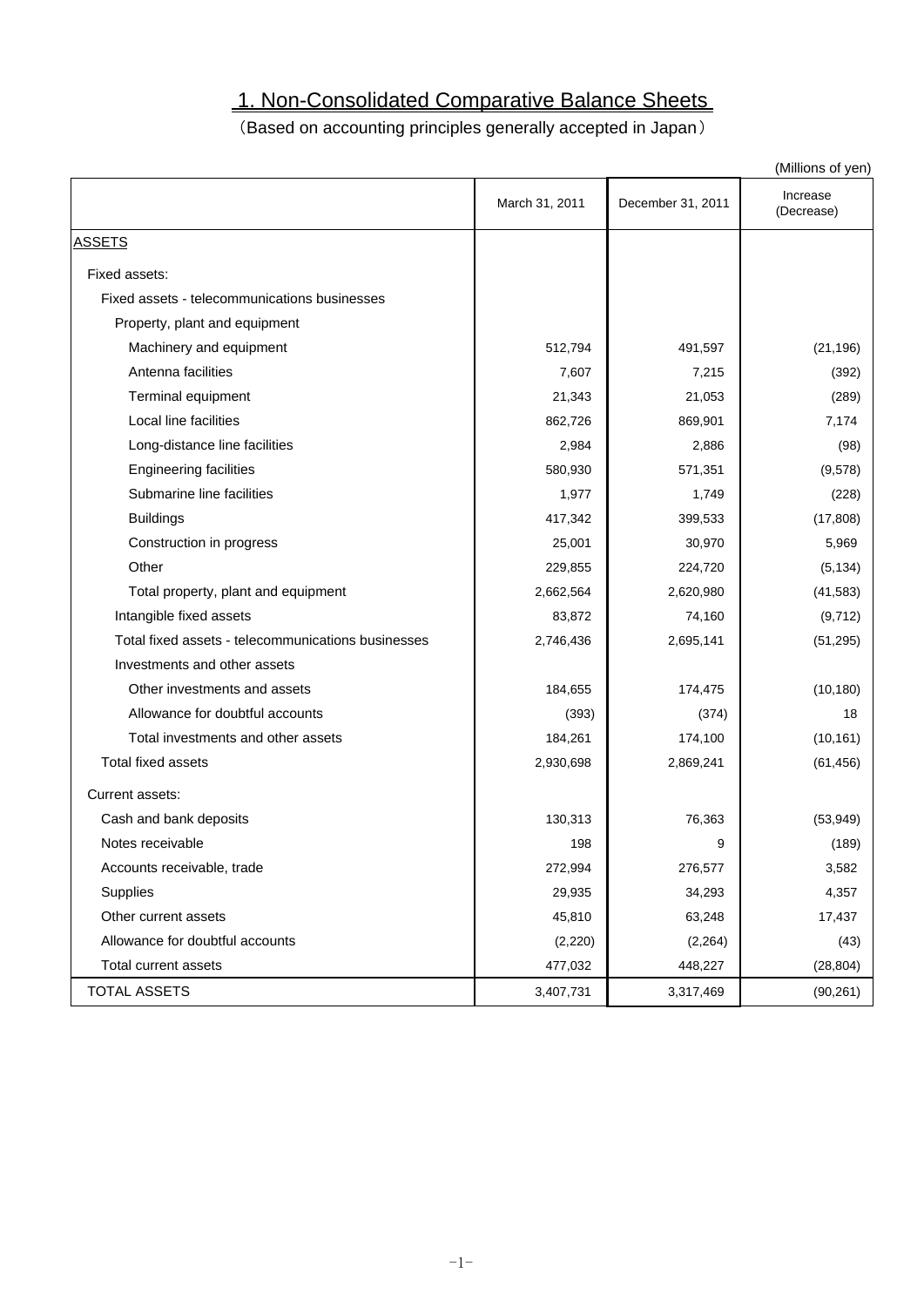(Millions of yen)

|                                                                      |                |                   | ווט א וט טווטווויון,   |
|----------------------------------------------------------------------|----------------|-------------------|------------------------|
|                                                                      | March 31, 2011 | December 31, 2011 | Increase<br>(Decrease) |
| <b>LIABILITIES</b>                                                   |                |                   |                        |
| Long-term liabilities:                                               |                |                   |                        |
| Long-term borrowings from parent company                             | 954,099        | 1,043,964         | 89,865                 |
| Liability for employees' retirement benefits                         | 258,049        | 251,013           | (7,036)                |
| Reserve for point services                                           | 4,815          | 6,292             | 1,476                  |
| Reserve for unused telephone cards                                   | 14,280         | 13,776            | (503)                  |
| Asset retirement obligations                                         | 436            | 304               | (132)                  |
| Other long-term liabilities                                          | 15,383         | 14,400            | (982)                  |
| Total long-term liabilities                                          | 1,247,064      | 1,329,751         | 82,687                 |
| <b>Current liabilities:</b>                                          |                |                   |                        |
| Current portion of long-term borrowings from parent company          | 142,428        | 57,530            | (84, 898)              |
| Accounts payable, trade                                              | 70,297         | 54,212            | (16,084)               |
| Short-term borrowings                                                | 23,000         | 25,000            | 2,000                  |
| Accrued taxes on income                                              | 674            | 449<br>$\ast$     | (224)                  |
| Asset retirement obligations                                         |                | 119               | 119                    |
| Other current liabilities                                            | 392,674        | 331,518           | (61, 155)              |
| <b>Total current liabilities</b>                                     | 629,073        | 468,829           | (160, 244)             |
| <b>TOTAL LIABILITIES</b>                                             | 1,876,137      | 1,798,581         | (77, 556)              |
| <b>NET ASSETS</b>                                                    |                |                   |                        |
| Shareholders' equity:                                                |                |                   |                        |
| Common stock                                                         | 312,000        | 312,000           |                        |
| Capital surplus                                                      | 1,170,054      | 1,170,054         |                        |
| Earned surplus                                                       | 49,611         | 36,816            | (12, 795)              |
| Total shareholders' equity                                           | 1,531,665      | 1,518,870         | (12, 795)              |
| Unrealized gains (losses), translation adjustments, and others:      |                |                   |                        |
| Net unrealized gains (losses) on securities                          | (72)           | 17                | 89                     |
| Total unrealized gains (losses), translation adjustments, and others | (72)           | 17                | 89                     |
| TOTAL NET ASSETS                                                     | 1,531,593      | 1,518,887         | (12,705)               |
| TOTAL LIABILITIES AND NET ASSETS                                     | 3,407,731      | 3,317,469         | (90, 261)              |

Note: \*NTT West participates in a consolidated tax return system, which has been adopted by NTT (Holding Company) and its wholly-owned subsidiaries in Japan. However, except for a portion of the calculation of taxes, income taxes have not been calculated on a consolidated basis in the quarterly financial statements.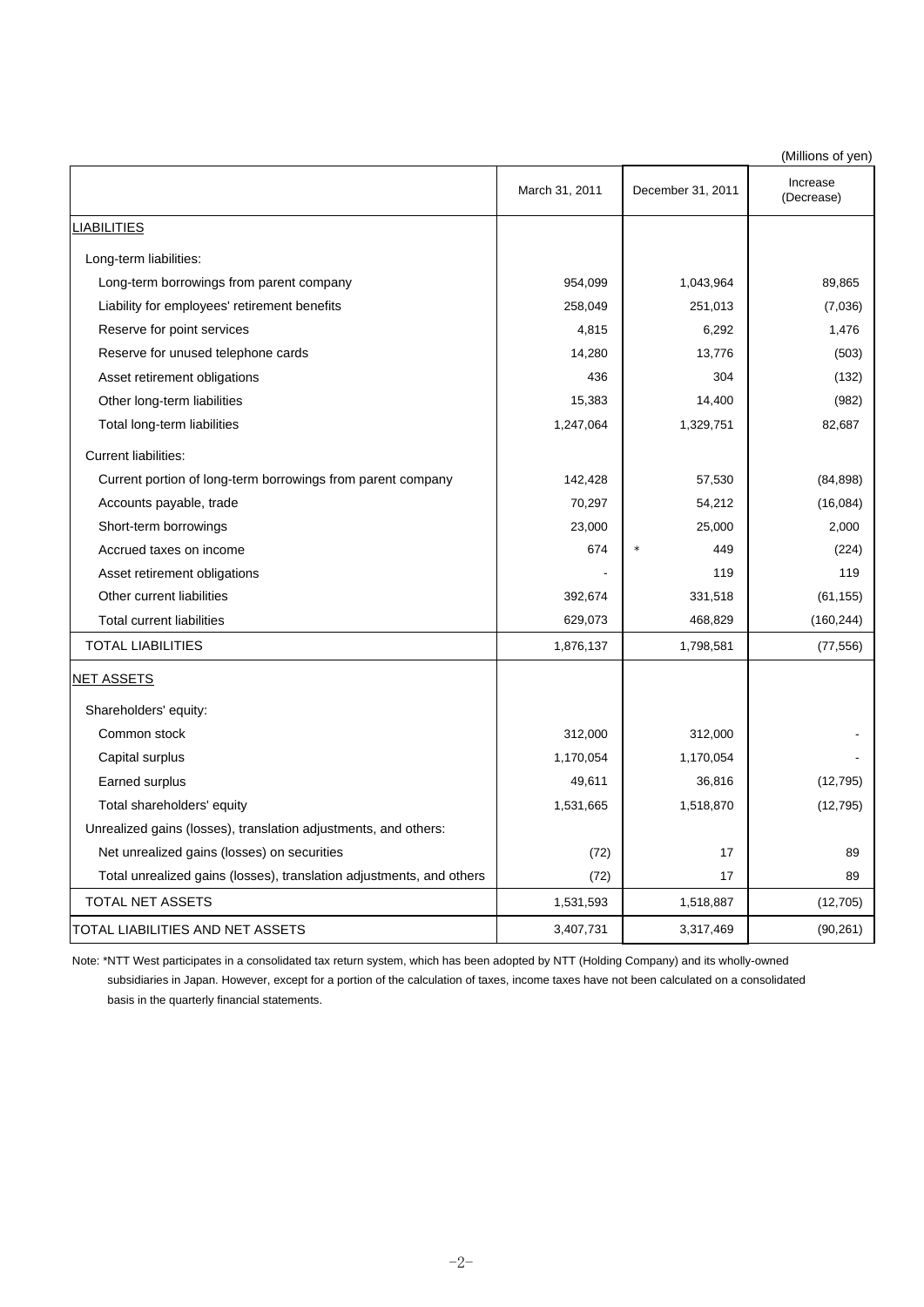#### 2. Non-Consolidated Comparative Statements of Income

#### (Based on accounting principles generally accepted in Japan)

|                                                     |                                        |                                        |                        | (Millions of yen)            |
|-----------------------------------------------------|----------------------------------------|----------------------------------------|------------------------|------------------------------|
|                                                     | Nine months ended<br>December 31, 2010 | Nine months ended<br>December 31, 2011 | Increase<br>(Decrease) | Year ended<br>March 31, 2011 |
| Telecommunications businesses:                      |                                        |                                        |                        |                              |
| Operating revenues                                  | 1,199,090                              | 1,154,319                              | (44, 770)              | 1,597,362                    |
| Operating expenses                                  | 1,148,976                              | 1,126,833                              | (22, 142)              | 1,548,824                    |
| Operating income from telecommunications businesses | 50,113                                 | 27,485                                 | (22, 627)              | 48,537                       |
| Supplementary businesses:                           |                                        |                                        |                        |                              |
| Operating revenues                                  | 105,339                                | 93,355                                 | (11, 983)              | 160,696                      |
| Operating expenses                                  | 104,960                                | 89,019                                 | (15, 941)              | 159,587                      |
| Operating income from supplementary businesses      | 378                                    | 4,336                                  | 3,957                  | 1,108                        |
| Operating income                                    | 50,492                                 | 31,821                                 | (18, 670)              | 49,646                       |
| Non-operating revenues:                             |                                        |                                        |                        |                              |
| Interest income                                     | 4                                      | 4                                      | (0)                    | 5                            |
| Dividends received                                  | 2,150                                  | 1,159                                  | (990)                  | 2,151                        |
| Lease and rental income                             | 33,379                                 | 29,104                                 | (4,274)                | 43,495                       |
| Miscellaneous income                                | 2,635                                  | 2,142                                  | (492)                  | 4,183                        |
| Total non-operating revenues                        | 38,170                                 | 32,411                                 | (5,758)                | 49,835                       |
| Non-operating expenses:                             |                                        |                                        |                        |                              |
| Interest expenses                                   | 12,334                                 | 11,903                                 | (430)                  | 16,383                       |
| Lease and rental expenses                           | 10,385                                 | 11,608                                 | 1,223                  | 14,648                       |
| Miscellaneous expenses                              | 1,768                                  | 588                                    | (1, 180)               | 5,379                        |
| Total non-operating expenses                        | 24,488                                 | 24,101                                 | (387)                  | 36,412                       |
| Recurring profit                                    | 64,174                                 | 40,132                                 | (24, 041)              | 63,069                       |
| Income before income taxes                          | 64,174                                 | 40,132                                 | (24, 041)              | 63,069                       |
| Income taxes                                        | $\ast$<br>15,856                       | ∗<br>21,727                            | 5,871                  | 13,983                       |
| Net income                                          | 48,318                                 | 18,404                                 | (29, 913)              | 49,085                       |

Note: \*NTT West participates in a consolidated tax return system, which has been adopted by NTT (Holding Company) and its wholly-owned subsidiaries in Japan. However, except for a portion of the calculation of taxes, income taxes have not been calculated on a consolidated basis in the quarterly financial statements.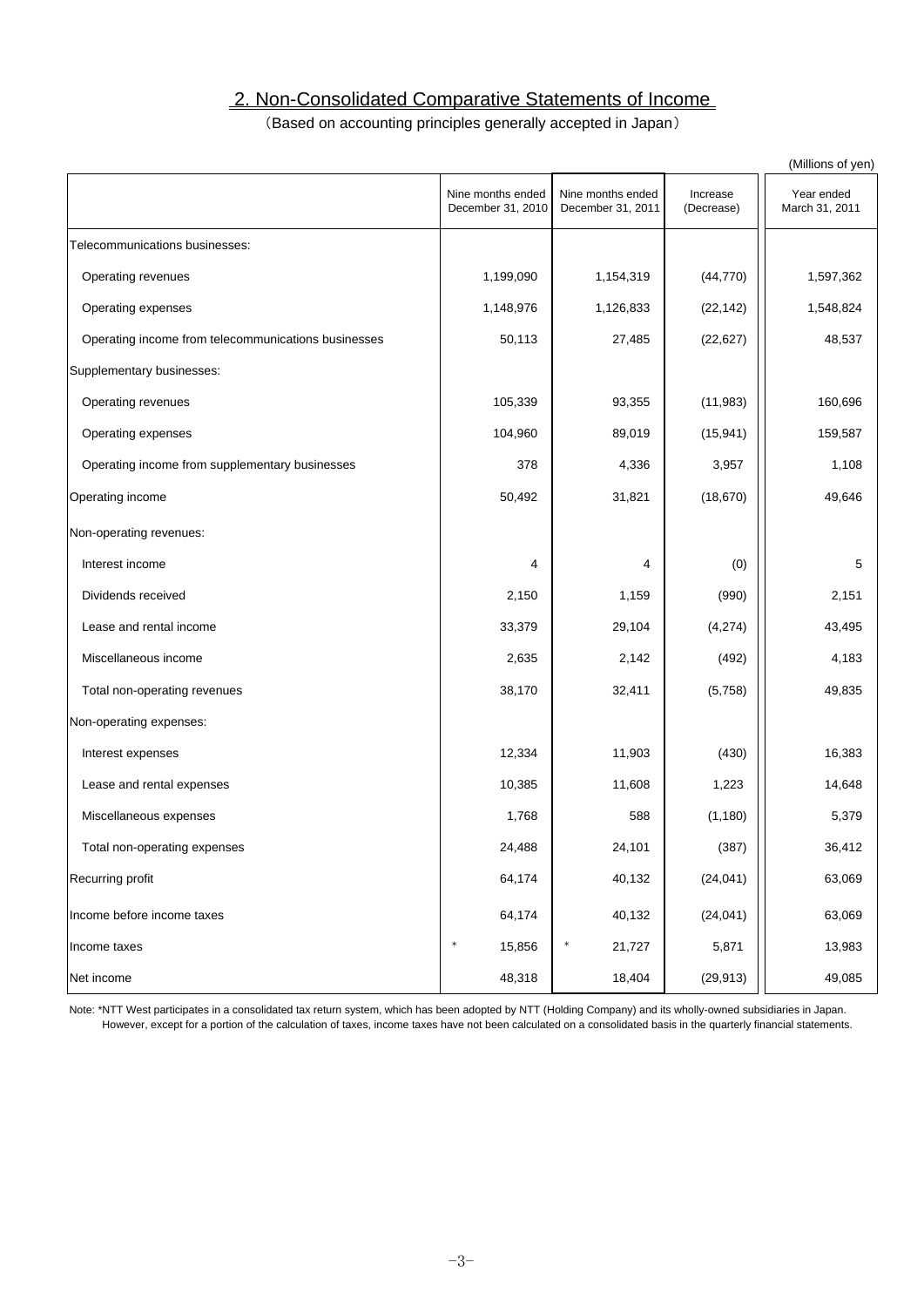#### 3. Business Results (Non-Consolidated Operating Revenues)

(Based on accounting principles generally accepted in Japan )

|                                                                          |                                        |                                        |                        |                                   | (Millions of yen)            |
|--------------------------------------------------------------------------|----------------------------------------|----------------------------------------|------------------------|-----------------------------------|------------------------------|
|                                                                          | Nine months ended<br>December 31, 2010 | Nine months ended<br>December 31, 2011 | Increase<br>(Decrease) | Percent<br>Increase<br>(Decrease) | Year ended<br>March 31, 2011 |
| Voice transmission services revenues<br>(excluding IP services revenues) | 554,037                                | 491,891                                | (62, 145)              | (11.2)                            | 729,085                      |
| Monthly charge revenues*                                                 | 381,282                                | 347,104                                | (34, 178)              | (9.0)                             | 502,703                      |
| Call rates revenues*                                                     | 47,602                                 | 39,393                                 | (8, 208)               | (17.2)                            | 61,884                       |
| Interconnection call revenues*                                           | 82,989                                 | 69,113                                 | (13, 875)              | (16.7)                            | 108,696                      |
| IP services revenues                                                     | 431,278                                | 468,306                                | 37,028                 | 8.6                               | 582,095                      |
| Leased circuit services revenues<br>(excluding IP services revenues)     | 100,088                                | 94,057                                 | (6,030)                | (6.0)                             | 133,103                      |
| Telegram services revenues                                               | 16,455                                 | 15,060                                 | (1, 394)               | (8.5)                             | 22,161                       |
| Other telecommunications services<br>revenues                            | 97,231                                 | 85,002                                 | (12, 228)              | (12.6)                            | 130,916                      |
| Telecommunications total revenues                                        | 1,199,090                              | 1,154,319                              | (44, 770)              | (3.7)                             | 1,597,362                    |
| Supplementary business total revenues                                    | 105,339                                | 93,355                                 | (11, 983)              | (11.4)                            | 160,696                      |
| Total operating revenues                                                 | 1,304,430                              | 1,247,675                              | (56, 754)              | (4.4)                             | 1,758,058                    |

\*Partial listing only.